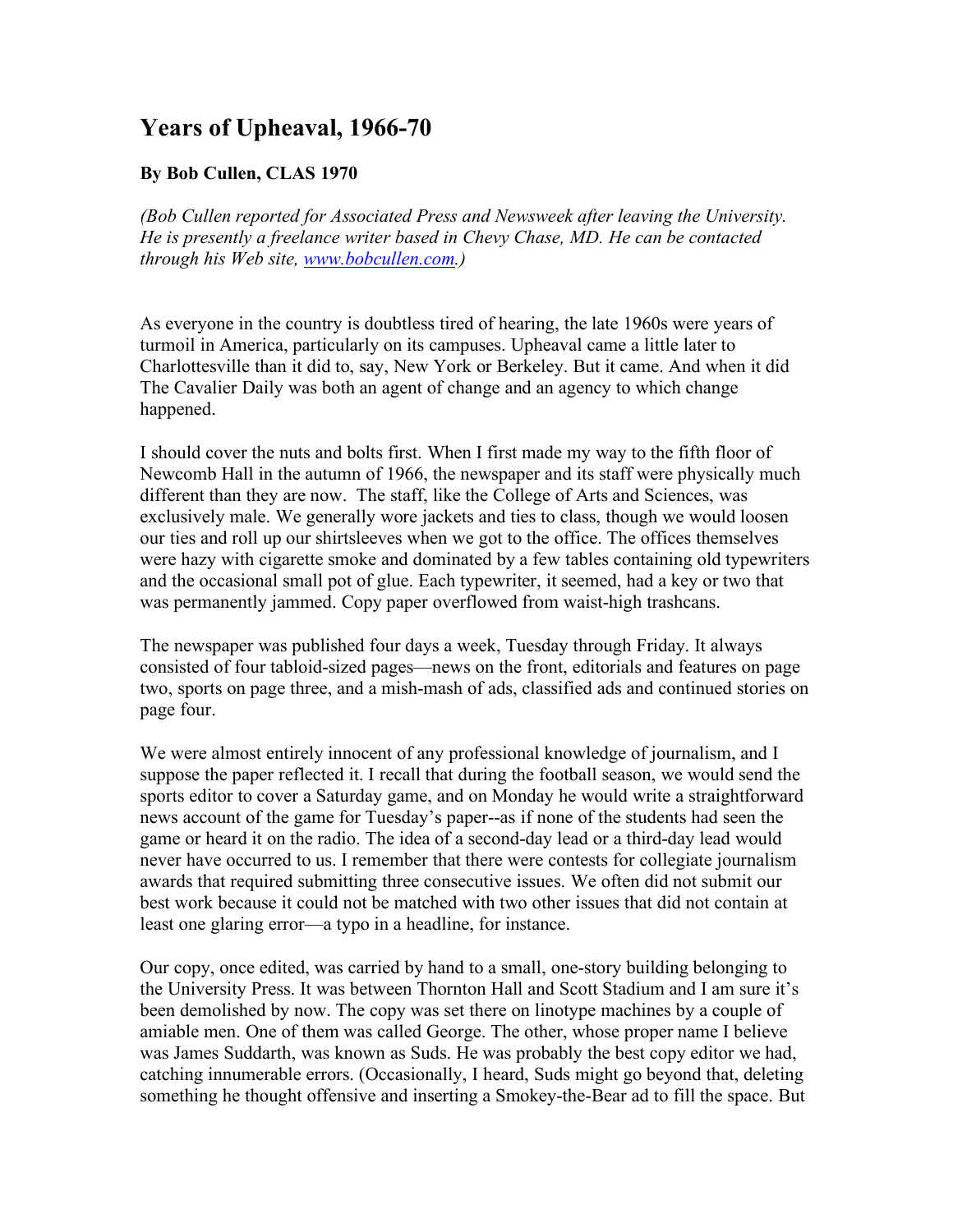I was initially a sports reporter and he didn't do that with sports copy.) The paper was run off on a press in the same building.

This system remained in place until at least the spring of 1968. I remember going to that building and helping to insert a news story on the night Martin Luther King was shot.

Sometime after that—probably in the autumn of 1968—the computer age dawned at the CD. We acquired from IBM some primitive hybrids that were part computer and part electric typewriter. These machines made a tape of some kind, and the tape, when "played" in the appropriate way in a second machine, could spit out justified copy in column width on coated stock. Typefaces could be changes by putting a different metal font—the size of a golf ball—into the typewriter. When we added a light-table and a glue machine to our capital equipment, we were able to bypass the University press and produce photo-ready pages.

We took over the Corks and Curls office, which had been next door to us on Newcomb Hall's fifth floor. How this space grab was arranged I do not know, but I suspect the friendship between Charles Calhoun, the editor-in-chief in 1967-68, and John Herring, the manager of Newcomb Hall, had something to do with it. We installed some of our new IBM equipment and our light table in this room.

This machinery was considered delicate enough that it required specialists to run it. So the paper hired two young women, Leslie Rock and Kathy Brewer. Leslie was the wife of a medical student. Kathy was the wife of a law student. IBM trained them to operate our new equipment. They were, as far as I know, the first women to be involved in the CD's editorial functions. They were both probably about 23, but they seemed very old and sophisticated to us. The atmosphere in the paper's offices began to change. Staffers spent less time hanging out in the sports office reading old football brochures. They found reasons to spend time in the production room, chatting with Leslie and Kathy.

The production process changed in other ways. We began shipping our photo-ready pages to the Culpeper Star-Exponent, which took over the responsibility for printing the paper. As I recall, Suds handled the transportation, driving off in a red pickup truck and coming back before dawn with the day's papers.

Divorce from the University press enabled us to make three changes in the paper from 1968 to 1970. We immediately went to a broadsheet size, which itself added maybe 25 percent to our news hole. In 1969, I believe, we inaugurated a Monday edition. At first, this was considered such an imposition on the staff's weekends that a separate Monday staff was created. The Monday edition was a feature-oriented paper, largely put together the week before. And in the spring of 1970, we began publishing the occasional six-page weekday edition.

We expanded to six pages not because we had begun selling more ads, but because by that time the political climate as such that every day we received furious diatribes written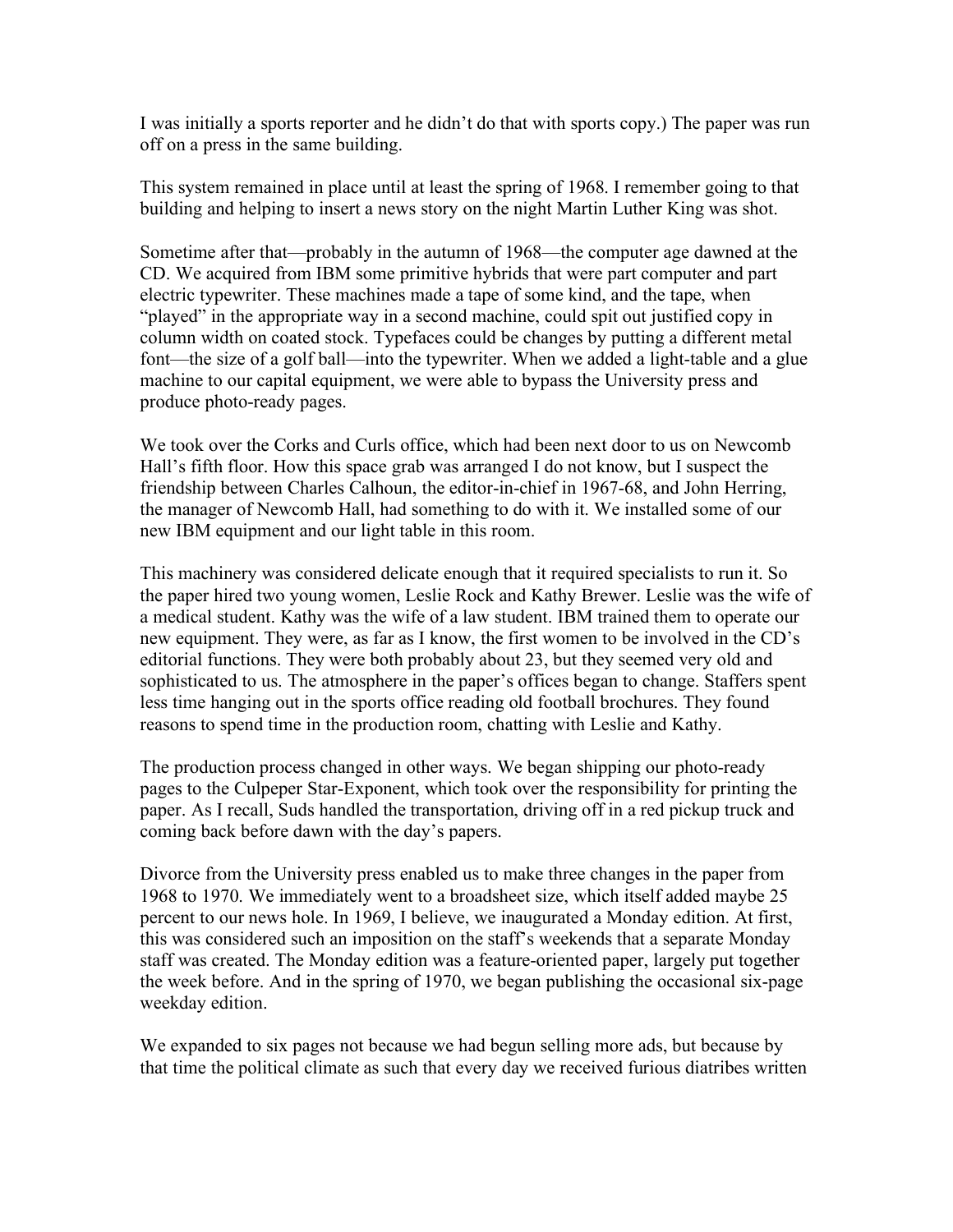by students and faculty on one subject or another, often reacting violently to our editorials. We needed more space to publish them all. But I am jumping ahead of myself.

I should begin by saying that in 1966, when I joined the paper, it was in the throes of changing from a very conservative paper to what became, by the standards of the University at the time, a radical one.

How conservative was it? I recall reading an editorial in the bound volume from 1965-66. An organization that called itself the Society for the Prevention Of N-----s Getting Everything (SPONGE) had established itself on the Grounds and applied for money from the Student Activities Fund. The editorial opined that SPONGE had worthy goals and could undoubtedly make a valuable contribution to student life if it would only modify its unfortunately impolitic name.

This was probably not an atypical attitude for a fraternity boy at a Southern school at the time. And the CD was run by fraternity boys. They were adept at the sort of log-rolling required to control a staff election system that contained a rotten borough, the circulation department. The circulation manager was responsible for getting the papers into the distribution boxes each morning. Typically, he recruited a dozen pledges from his fraternity to do it. He and each of the pledges got votes in the staff elections, and they formed a decisive bloc.

The aforementioned Charles Calhoun was a Kappa Sigma, and so was the circulation manager. (His name was Carl Gibson, and he became a Marine officer and was killed in Vietnam in, I believe, the spring of 1969. I remember being shaken by three deaths during those days—King's, Robert Kennedy's and Carl Gibson's.) After I joined the paper, I joined Kappa Sigma as well. So did other staffers. The circulation department remained a Kappa Sigma fiefdom for a number of years and helped elect me and several others to the junior board and the managing board.

But as Bob Dylan told us, the times they were a-changing. They played his records on Rugby Road as well as in Haight-Ashbury. Our editorial posture changed along with the times. At some point—I am not sure when—we came out against the war in Vietnam. As time went on, our opposition got more strident. I remember a small furor when one of my classmates, Paul Larsen, published a not-unsympathetic interview with an anonymous Charlottesville marijuana dealer. We began to criticize the administration for failing to admit more than a handful of black students each year. We criticized the all-white fraternity system as one of the elements that prevented the University from recruiting any black athletes.

Oddly, the one major issue that we never seemed too cognizant of was coeducation. Despite the presence of Ms. Rock and Ms. Brewer, the paper did not, as I recall, make much of an issue of the fact that half the students in the state were ineligible for admission to its university's core school. When the University decided to admit women to the College, beginning in the autumn of 1970, it was a decision made by administrative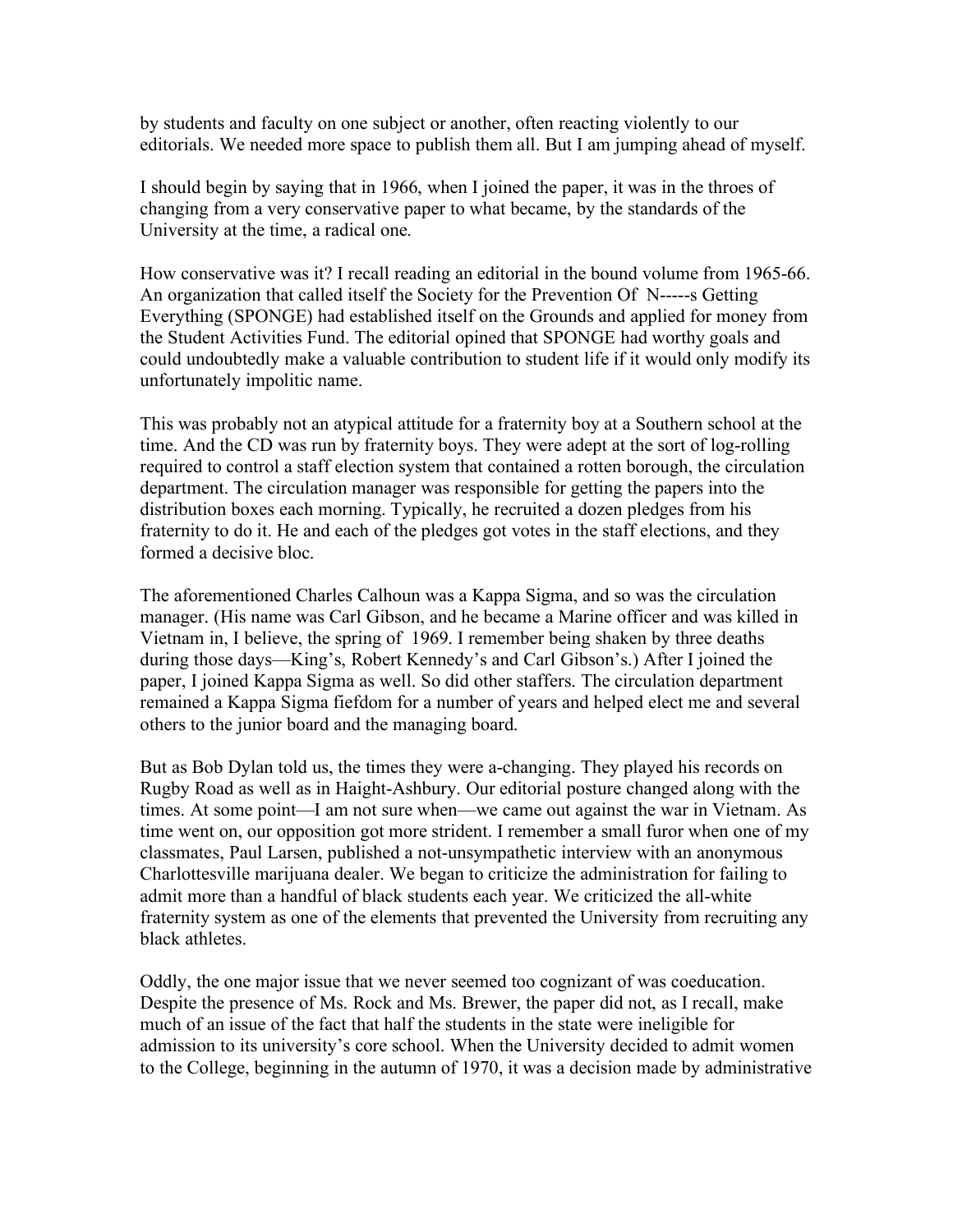fiat, albeit under the threat of litigation, not because of agitation from the paper or the masses.

The paper was blissfully unenlightened about feminism in general. I recall that one of the staples of our national advertising budget was something called the Evelyn Wood Reading Dynamics Institute. It regularly placed big ads that featured a photo of a fetching, recumbent girl in a very short skirt. She was smiling and she had a book somewhere in front of her, but it didn't look as if she was smiling because she could read 800 words a minute. These ads irritated some of the pioneering feminists at the University, who were enrolled in the graduate school or the education school. They protested by ripping the offending page out of the paper and scrawling across it in red marker, "The CD is sexist." Sometime in the early morning hours, they taped the markedup pages to the doors of our offices. They even taped one to the door of my office that said, "Bob Cullen is sexist." It took me a while to realize they did not mean I was handsome and attractive.

But we were *au courant* with the rest of the moderately liberal trends in American thought. In the Orientation Issue of 1969, I recall, we editorially gave first-year students two sentences of blunt advice about fraternities: "Don't rush. Don't pledge."

Writing that was enough to sever my remaining ties to Kappa Sigma. By that time, I must confess, I was a fourth-year student and had exhausted the usefulness of its bloc of votes in the staff elections. I had become the editor, which in 1969-70 was the position responsible for writing editorials. The job that used to be editor-in-chief was called publisher that year, and it was held by Chuck Hite. The nomenclature was clumsy, and it was changed a few years later.

Such editorials, by whomever they were written, did not please the people who ran the University. In the winter of 1969-70, Chuck and I were invited to appear before the Board of Visitors to explain ourselves. We put on jackets and ties for the occasion, though by this time we had taken to wearing jeans to the office and to class. We were ushered into the board's meeting room, which was then in Pavilion VIII, the Rotunda restoration being some years off. The rector, a crusty old Virginian named Frank Rogers, glowered at us from the other end of a long, polished table.

"Mr. Cullen, where are you from?" he asked me. It sounded like "Mistuh Cullen, wheah ah yew from?"

"New Jersey," I replied. I was tempted to say "Joisey," but I refrained.

"And where did you go to prep school?" Mr. Rogers continued.

"I didn't," I said, in a righteous, proletarian voice. "I went to high school."

His face reddened. He turned to Chuck.